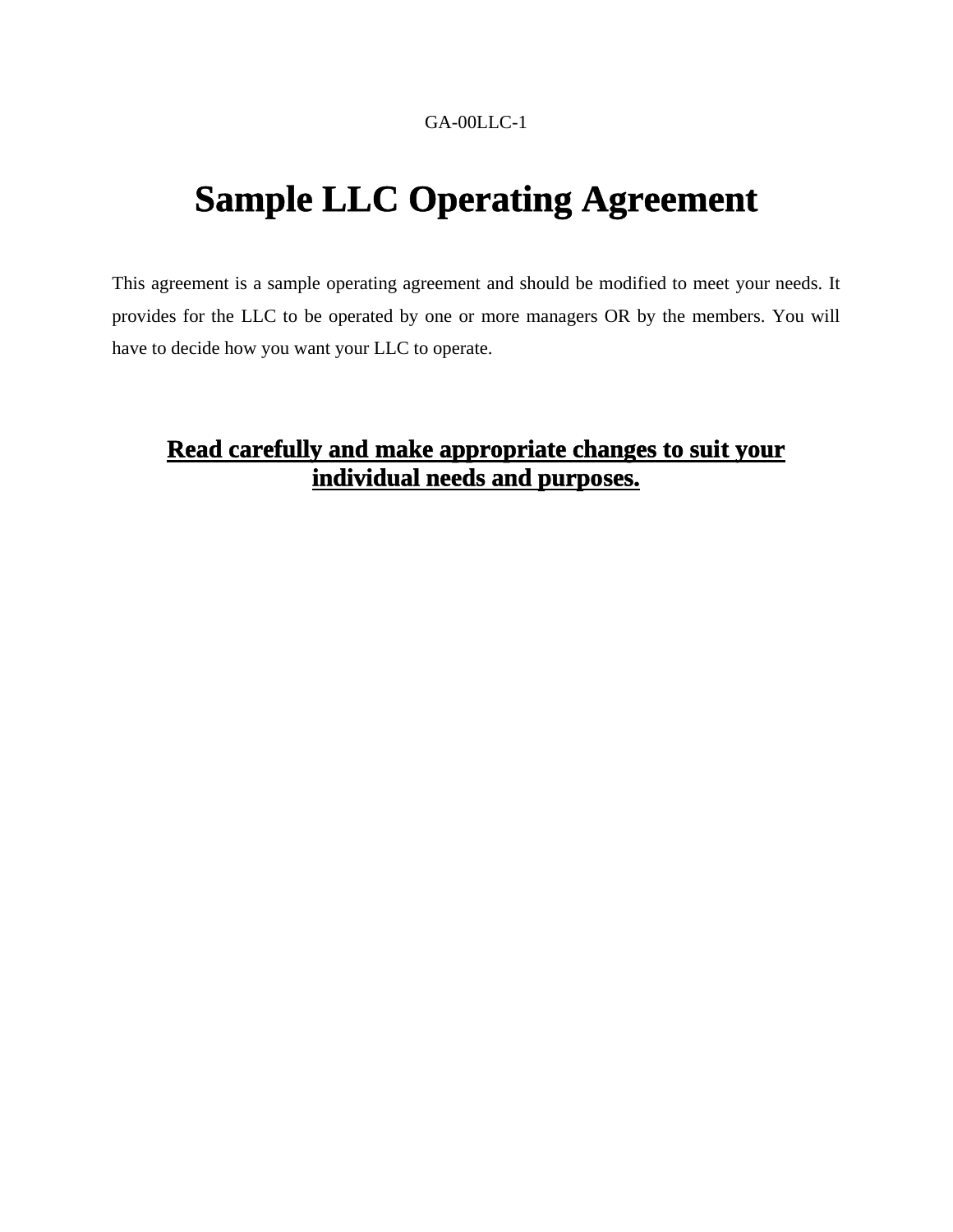# **OPERATING AGREEMENT OF**

# **\_\_\_\_\_\_\_\_\_\_\_\_\_\_\_\_\_\_\_\_\_\_\_\_\_\_\_\_\_\_\_\_\_\_\_\_\_\_ A GEORGIA LIMITED LIABILITY COMPANY**

THIS OPERATING AGREEMENT ("Agreement") is entered into the \_\_\_\_\_ day of  $\Box$ , 20  $\Box$ , by and between the following persons:

1. \_\_\_\_\_\_\_\_\_\_\_\_\_\_\_\_\_\_\_\_\_\_\_\_\_\_\_\_\_\_\_\_\_\_\_

 $2.$ 3. \_\_\_\_\_\_\_\_\_\_\_\_\_\_\_\_\_\_\_\_\_\_\_\_\_\_\_\_\_\_\_\_\_\_\_

4. \_\_\_\_\_\_\_\_\_\_\_\_\_\_\_\_\_\_\_\_\_\_\_\_\_\_\_\_\_\_\_\_\_\_\_

hereinafter, ("Members" or "Parties").

FOR VALUABLE CONSIDERATION, the receipt and sufficiency of which is hereby acknowledged, the Parties covenant, contract and agree as follows:

#### **ARTICLE I FORMATION OF LIMITED LIABILITY COMPANY**

1. Formation of LLC. The Parties have formed a Georgia limited liability company named \_\_\_\_\_\_\_\_\_\_\_\_\_\_\_\_\_\_\_\_\_\_\_\_\_\_\_\_\_\_\_\_\_\_\_\_\_\_\_\_\_\_\_\_\_\_\_\_\_\_\_ ("LLC"). The operation of the LLC shall be governed by the terms of this Agreement and the applicable laws of the State of Georgia relating to the formation, operation and taxation of a LLC, including the Georgia Limited Liability Company Act (Georgia Code, Section 14-11-100 *et seq.*) hereinafter referred to as the "Act". To the extent permitted by the Act, the terms and provisions of this Agreement shall control if there is a conflict between such Act and this Agreement. The Parties intend that the LLC shall be taxed as a partnership. Any provisions of this Agreement, if any, that may cause the LLC not to be taxed as a partnership shall be inoperative.

2. Articles or Organization. The Members acting through one of its Members, \_\_\_\_\_\_\_\_\_\_\_\_\_\_\_\_\_\_\_\_\_\_\_\_\_\_\_\_\_\_\_\_\_\_\_\_\_, filed Articles of Organization, ("Articles") for record in the office of the with the Georgia Secretary of State on \_\_\_\_\_\_\_\_\_\_\_\_\_\_, thereby creating the LLC.

3. Business. The business of the LLC shall be to engage in any and all lawful business purposes.

4. Registered Office and Registered Agent. The registered office and place of business of the LLC shall be

and the registered agent at such office shall be

 $\Box$  The

Members may change the registered office and/or registered agent from time to time.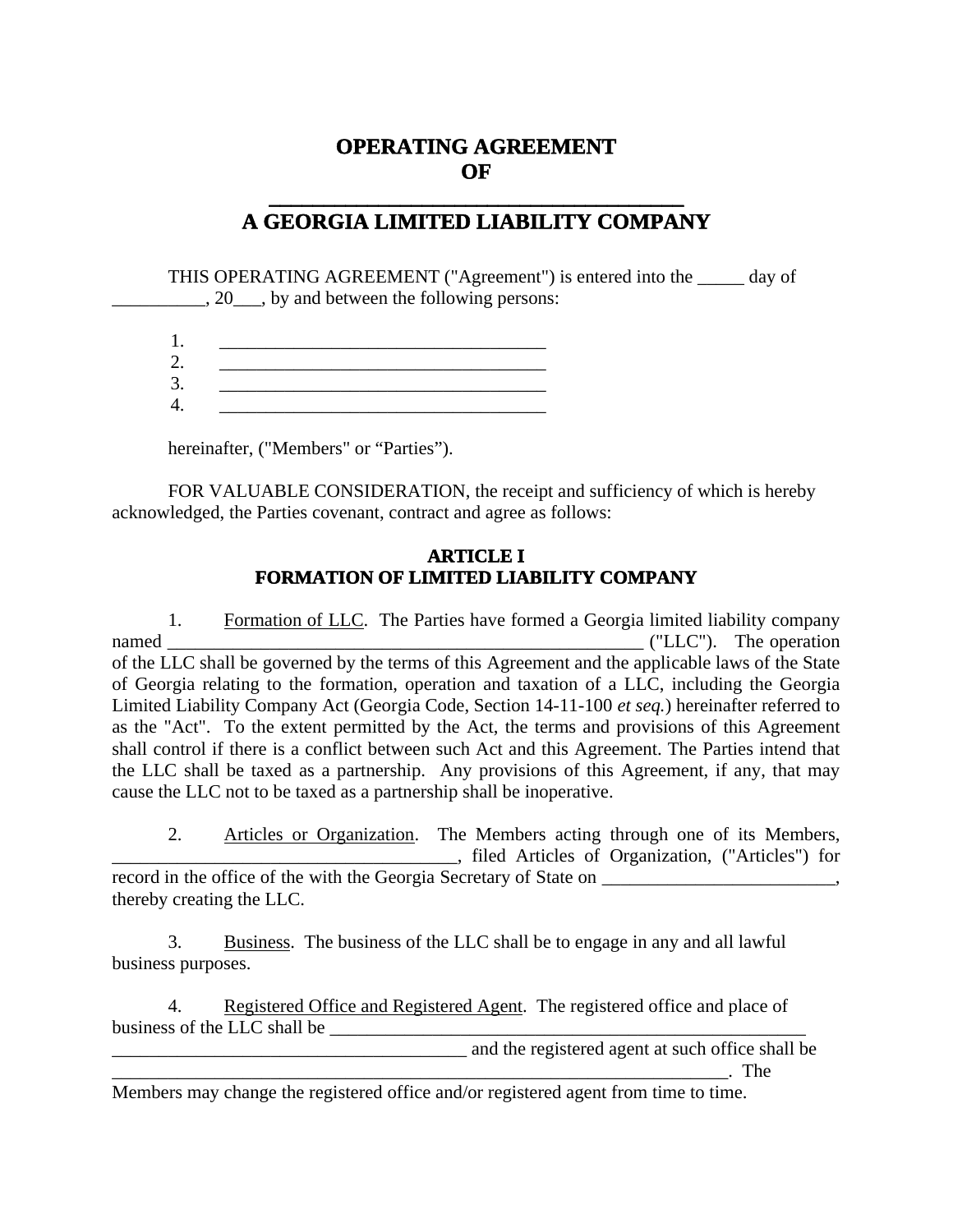5. Duration. The LLC will commence business as of the date the Members contribute their capital investment in the LLC and will continue in perpetuity.

6. Fiscal Year. The LLC's fiscal and tax year shall end December 31.

#### **ARTICLE II MEMBERS**

7. Initial Members. The initial members of the LLC, their initial capital contributions, and their percentage interest in the LLC are:

| Initial<br>Members | Percentage Interest<br>in LLC | Capital<br>Contribution |
|--------------------|-------------------------------|-------------------------|
|                    |                               |                         |
|                    |                               |                         |
|                    |                               |                         |
|                    |                               |                         |

8. Additional Members. New members may be admitted only upon the consent of a majority of the Members and upon compliance with the provisions of this agreement.

#### **ARTICLE III MANAGEMENT**

9. Management. The Members have elected to manage the LLC as follows:

 $\Box$  The management of the LLC shall be vested in the Members without an appointed manager. The members shall elect officers who shall manage the company. The President and Secretary may act for and on behalf of the LLC and shall have the power and authority to bind the LLC in all transactions and business dealings of any kind except as otherwise provided in this Agreement.

 $\Box$  The Members hereby delegate the management of the LLC to Manager(s), subject to the limitations set out in this agreement.

vote.

a) The Members shall elect and may remove the Manager(s) by majority

b) A Manager shall serve until a successor is elected by the Members.

c) The Manager(s) shall have the authority to take all necessary and proper actions in order to conduct the business of the LLC.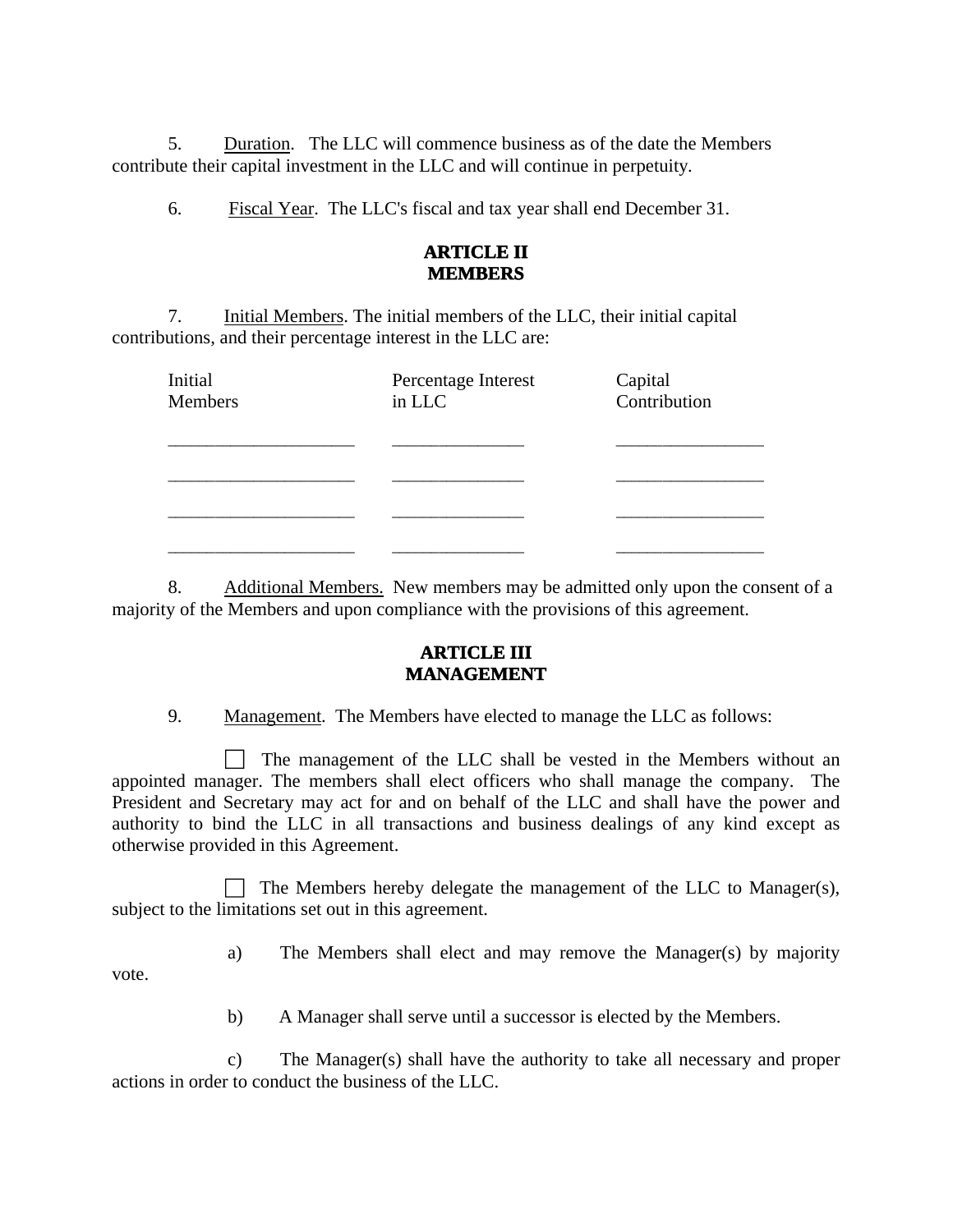d) Except for decisions concerning distributions, any Manager can take any appropriate action on behalf of the LLC, including, but not limited to signing checks, executing leases, and signing loan documents.

e) In determining the timing and total amount of distributions to the Members, the action of the Manager shall be based on a majority vote of the Managers, with or without a meeting.

f) The *c*ompensation to the Manager(s) shall be in the discretion of the majority of the Members of the LLC.

\_\_\_\_\_\_\_\_\_\_\_\_\_\_\_\_\_\_\_\_\_\_\_\_\_\_\_\_\_\_\_\_\_\_\_\_\_\_\_\_\_\_\_\_\_\_\_\_\_\_\_\_\_\_\_\_\_.

g) There shall be \_\_\_\_\_\_\_\_\_ initial Managers.

h) The initial Managers is/are:

10. Officers and Relating Provisions. In the event the Members elect to manage the LLC, rather than appointing a manager, the Members shall appoint officers for the LLC and the following provisions shall apply:

 $\overline{\phantom{a}}$  ,  $\overline{\phantom{a}}$  ,  $\overline{\phantom{a}}$  ,  $\overline{\phantom{a}}$  ,  $\overline{\phantom{a}}$  ,  $\overline{\phantom{a}}$  ,  $\overline{\phantom{a}}$  ,  $\overline{\phantom{a}}$  ,  $\overline{\phantom{a}}$  ,  $\overline{\phantom{a}}$  ,  $\overline{\phantom{a}}$  ,  $\overline{\phantom{a}}$  ,  $\overline{\phantom{a}}$  ,  $\overline{\phantom{a}}$  ,  $\overline{\phantom{a}}$  ,  $\overline{\phantom{a}}$ 

(a) Officers. The officers of the LLC shall consist of a president, a treasurer and a secretary, or other officers or agents as may be elected and appointed by the Members. Members may hold more than one office. The officers shall act in the name of the LLC and shall supervise its operation under the direction and management of the Members, as further described below.

(b) Election and Term of Office. The officers of the LLC shall be elected annually by the Members by a majority vote. Vacancies may be filled or new offices created and filled at any meeting of the Members. Each officer shall hold office until his/her death, until he/she shall resign, or until he/she is removed from office. Election or appointment of an officer or agent shall not of itself create a contract right.

(c) Removal. Any officer or agent may be removed by a majority of the Members whenever they decide that the best interests of the Company would be served thereby. Such removal shall be without prejudice to the contract rights, if any, of the person so removed.

(d) Vacancies. A vacancy is any office because of death, resignation, removal, disqualification or otherwise may be filled by the Members for the unexpired portion of the term.

(e) President. The President shall be the chief executive officer of the LLC and shall preside at all meetings of the Members. The President shall have such other powers and perform such duties as are specified in this Agreement and as may from time to time be assigned by the Members of the LLC.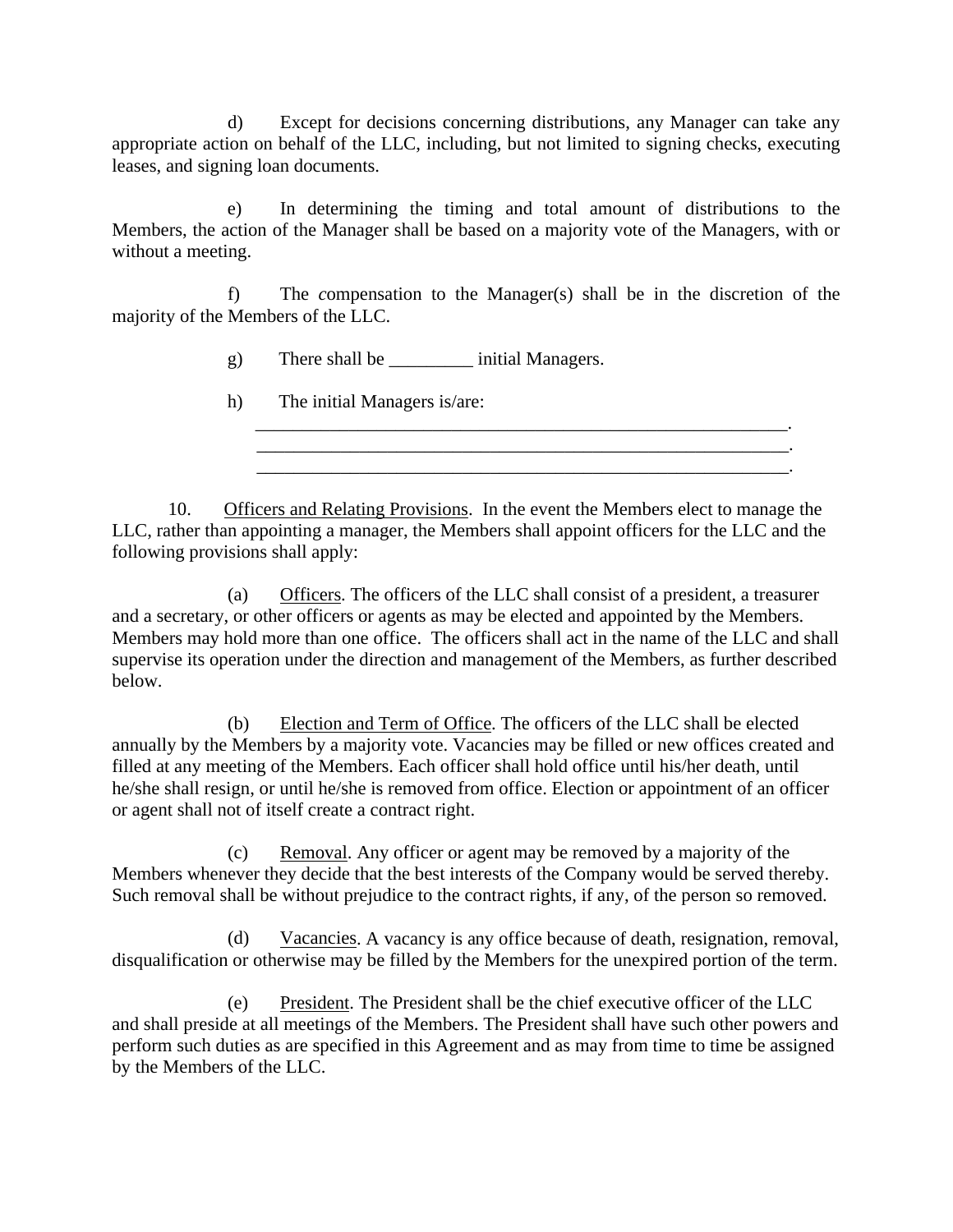(f) The Treasurer. The Treasurer shall be the chief financial officer of the LLC. The Treasurer shall not be required to give a bond for the faithful discharge of his/her duties. The Treasurer shall: (i) have charge and custody of and be responsible for all funds and securities of the LLC; (ii) in the absence of the President, preside at meetings of the Members; (iii) receive and give receipts for moneys due and payable to the LLC from any source whatsoever, and deposit all such moneys in the name of the LLC in such banks, trust companies or other depositaries as shall be selected by the Members of the LLC; and (iv) in general perform all the duties incident to the office of treasurer and such other duties as from time to time may be assigned by the President or by the Members of the LLC.

(g) Secretary. The secretary shall: (i) keep the minutes of the Members meetings in one or more books provided for that purpose; (ii) see that all notices are duly given in accordance with the provisions of this Agreement or as required by law; (iii) be custodian of LLC records; (iv) keep a register of the post office address of each Member; (v) certify the Member's resolutions; and other documents to the LLC as true and correct; (vi) in the absence of the President and Treasurer, preside at meetings of the Members and (vii) in general perform all duties incident to the office of secretary and such other duties as from time as may be assigned by the President or the Members.

11. Member Only Powers. Notwithstanding any other provision of this Agreement, only a majority of the Members may: (a) sell or encumber (but not lease) any real estate owned by the LLC, or (b) incur debt, expend funds, or otherwise obligate the LLC if the debt, expenditure, or other obligation exceeds \$

#### **ARTICLE IV CONTRIBUTIONS, PROFITS, LOSSES, AND DISTRIBUTIONS**

12. Interest of Members. Each Member shall own a percentage interest (sometimes referred to as a share) in the LLC. The Member's percentage interest shall be based on the amount of cash or other property that the Member has contributed to the LLC and that percentage interest shall control the Member's share of the profits, losses, and distributions of the LLC.

13. Contributions. The initial contributions and initial percentage interest of the Members are as set out in this Agreement.

14. Additional Contributions. Only a majority of the Members of the LLC may call on the Members to make additional cash contributions as may be necessary to carry on the LLC's business. The amount of any additional cash contribution shall be based on the Member's then existing percentage interest. To the extent a Member is unable to meet a cash call, the other Members can contribute the unmet call on a pro rata basis based on the Members' percentage interests at that time, and the percentage interest of each Member will be adjusted accordingly.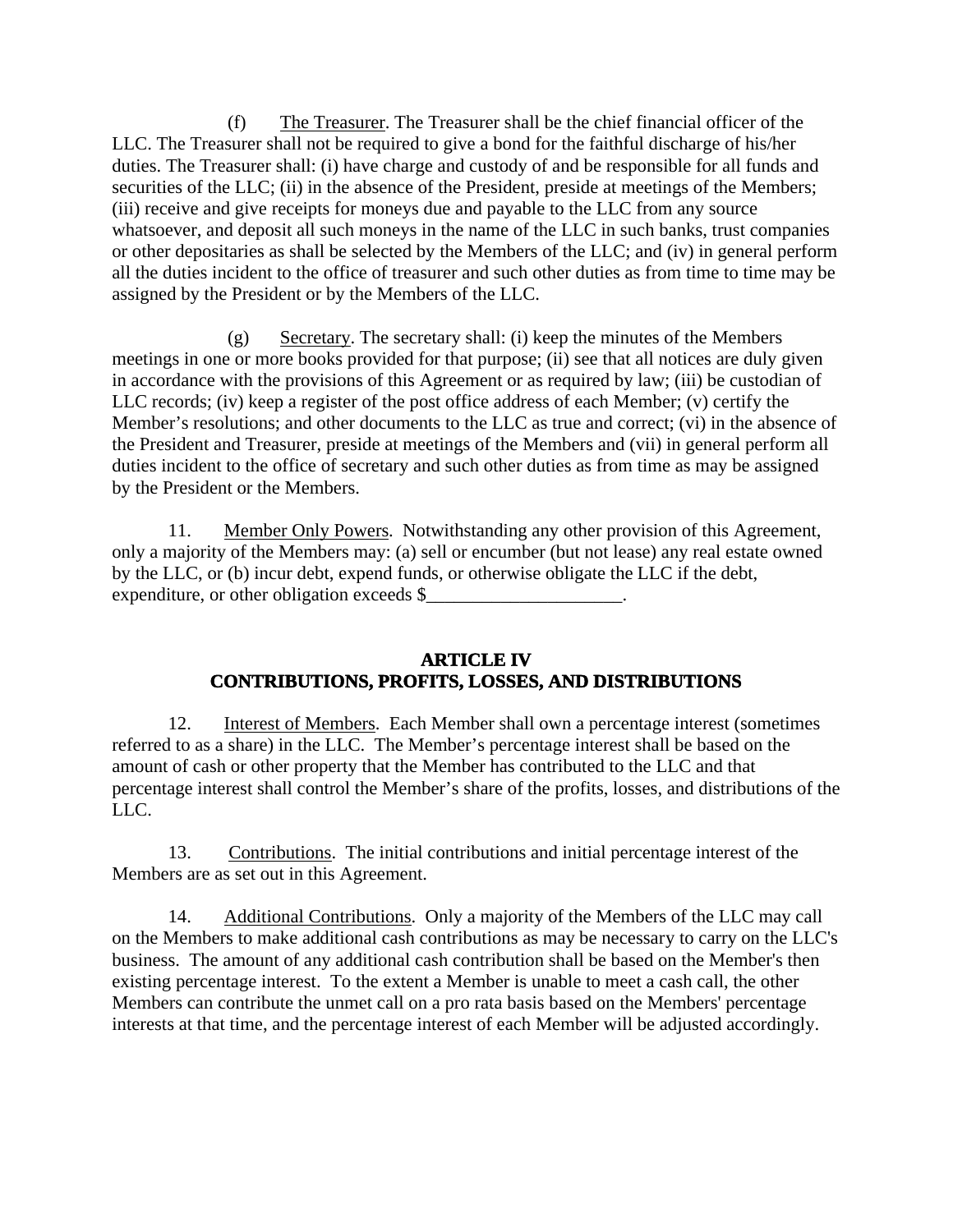15. Record of Contributions/Percentage Interests. This Agreement, any amendment(s) to this Agreement, and all Resolutions of the Members of the LLC shall constitute the record of the Members of the LLC and of their respective interest therein.

16. Profits and Losses. The profits and losses and all other tax attributes of the LLC shall be allocated among the Members on the basis of the Members' percentage interests in the LLC.

17. Distributions. Distributions of cash or other assets of the LLC (other than in dissolution of the LLC) shall be made in the total amounts and at the times as determined by a majority of the Members. Any such distributions shall be allocated among the Members on the basis of the Members' percentage interests in the LLC.

18. Change in Interests. If during any year there is a change in a Member's percentage interest, the Member's share of profits and losses and distributions in that year shall be determined under a method which takes into account the varying interests during the year.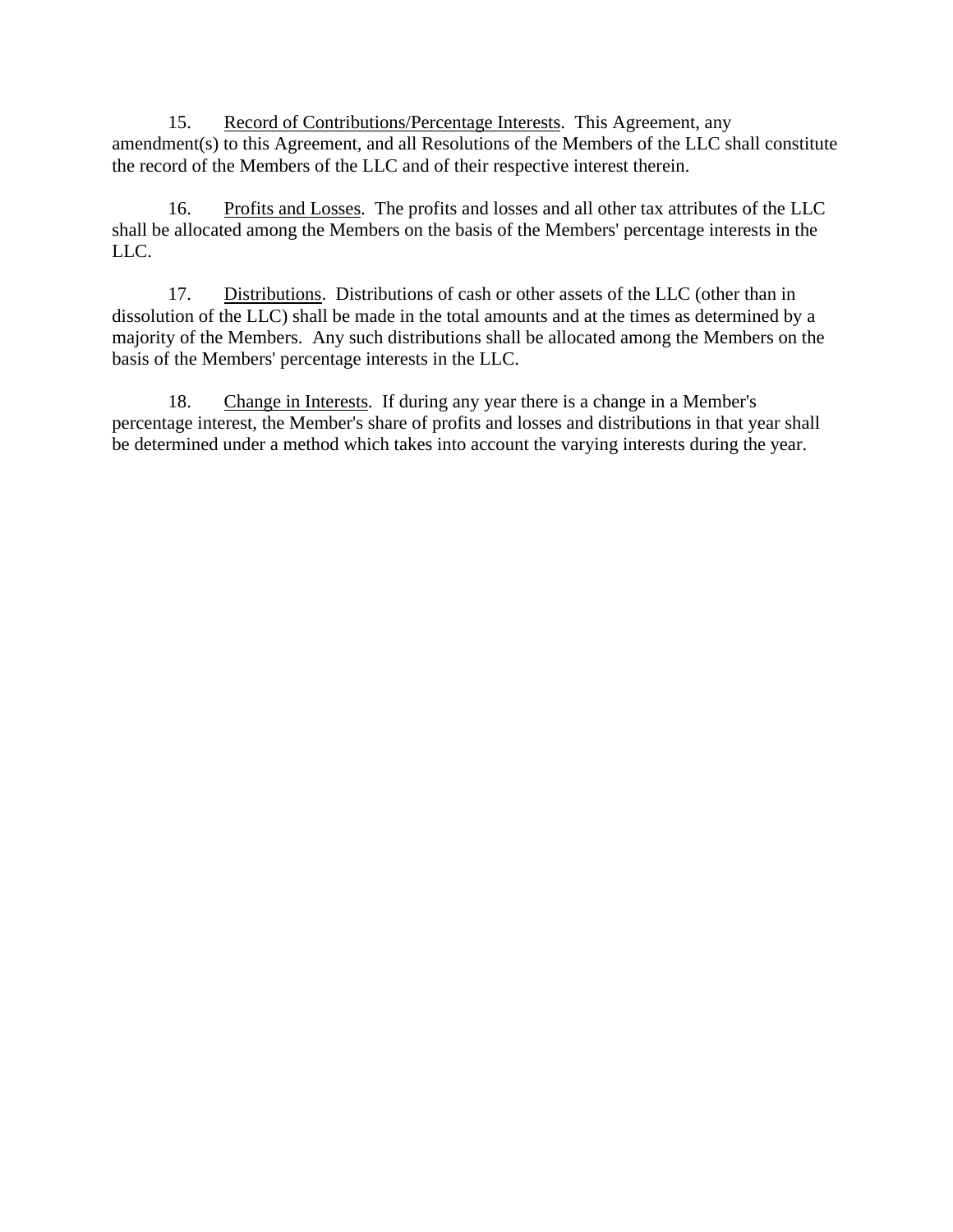#### **ARTICLE V VOTING; CONSENT TO ACTION**

19. Voting by Members. Members shall be entitled to vote on all matters which provide for a vote of the Members in accordance with each Member's percentage interest.

20. Majority Required. Except as otherwise required, a majority of the Members, based upon their percentage ownership, is required for any action.

21. Meetings - Written Consent. Action of the Members may be accomplished with or without a meeting. If a meeting is held, evidence of the action shall be by Minutes or Resolution reflecting the action of the Meeting, signed by a majority of the Members. Action without a meeting may be evidenced by a written consent signed by a majority of the Members.

22. Meetings. Meetings of the Members may be called by any Member owning 10% or more of the LLC, or, if Managers were selected, by any Manager of the LLC.

23. Majority Defined. As used throughout this agreement the term "Majority" of the Members shall mean a majority of the ownership interest of the LLC as determined by the records of the LLC on the date of the action.

#### **ARTICLE VI DUTIES AND LIMITATION OF LIABILITY MEMBERS, OFFICERS AND PERSONS SERVING ON ADVISORY COMMITTEES; INDEMNIFICATION**

24. Duties of Members: Limitation of Liability. The Members, Managers and officers shall perform their duties in good faith, in a manner they reasonably believe to be in the best interests of the LLC, and with such care as an ordinarily prudent person in a like position would use under similar circumstances. No Member or officer shall have any liability to the LLC or any other Member by reason of being or having been a Member or officer. No Member or officer shall be liable to the LLC or to any other Member or officer for any loss or damage sustained by the LLC or any other Member or officer unless the loss or damage shall have been the result of fraud, deceit, gross negligence, willful misconduct, or a wrongful taking by that Member or officer.

25. Members Have No Exclusive Duty to LLC. The Members shall not be required to participate in the LLC as their sole and exclusive business. Members may have other business interests and may participate in other investments or activities in addition to those relating to the LLC. Neither the LLC nor any other Member shall have any right, by virtue of this Agreement, to share or participate in another member's business interests, investments or activities or the income or proceeds derived therefrom. No Member shall incur liability to the LLC or to any other Member by reason of participating in any such other business, investment or activity.

26. Protection of Members and Officers.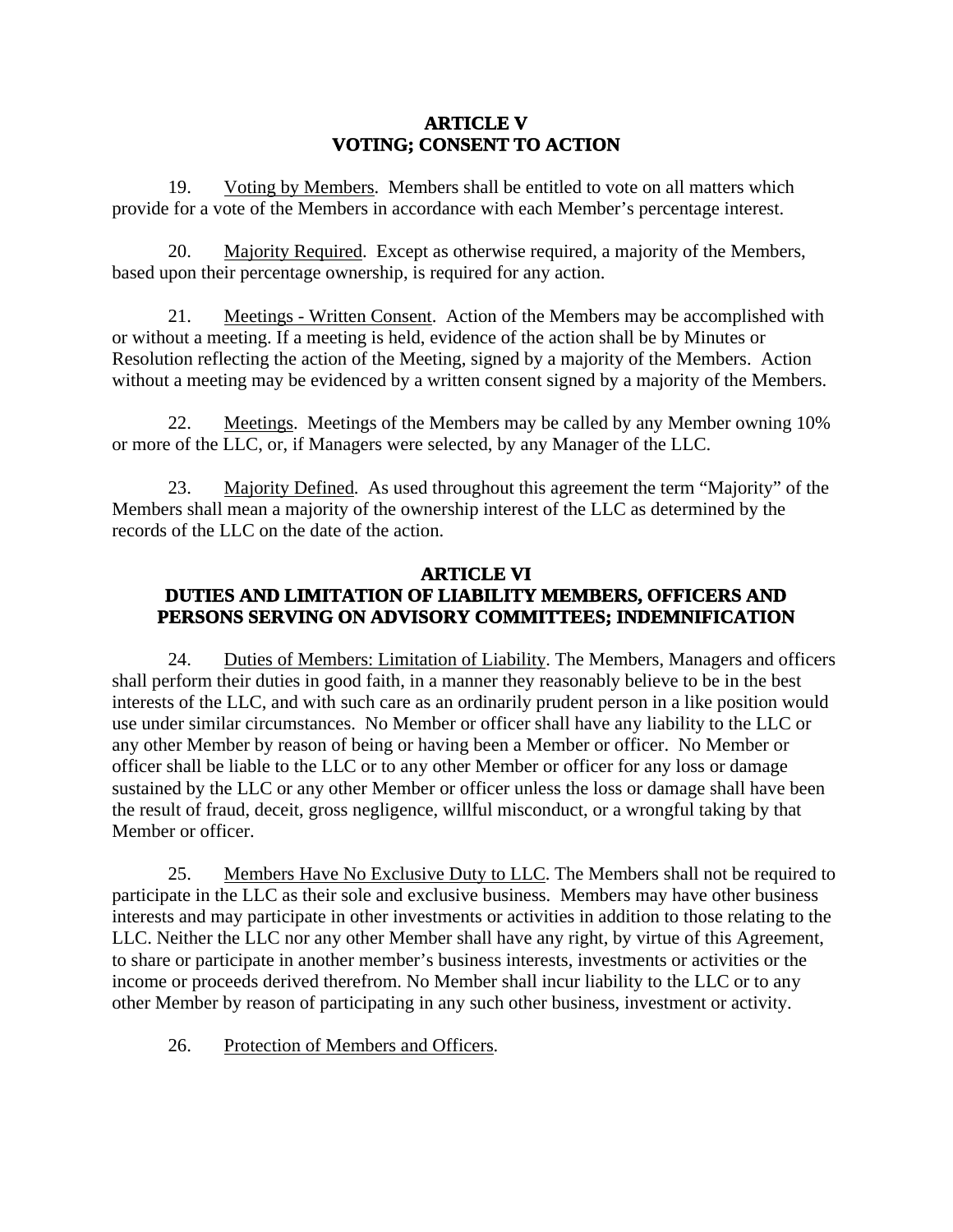(a) As used herein, the term "Protected Party" refers to the Members and officers of the Company.

(b) To the extent that, at law or in equity, a Protected Party has duties (including fiduciary duties) and liabilities relating thereto to the LLC or to any other Protected Party, a Protected Party acting under this Agreement shall not be liable to the LLC or to any other Protected Party for good faith reliance on:

- (i) the provisions of this Agreement;
- (ii) the records of the LLC; and/or

(iii) such information, opinions, reports or statements presented to the LLC by any person as to matters the Protected Party reasonably believes are within such other person's professional or expert competence and who has been selected with reasonable care by or on behalf of the LLC, including information, opinions, reports or statements as to the value and amount of the assets, liabilities, profits or losses of the LLC or any other fact pertinent to the existence and amount of assets from which distributions to Members might properly be paid.

(c) The provisions of this Agreement, to the extent that they restrict the duties and liabilities of a Protected Party to the LLC or to any other Protected Party otherwise existing at law or in equity, are agreed by the parties hereto to replace such other duties and liabilities of such Protected Party.

(d) Whenever this Agreement permits or requires a Protected Party to make a decision in its "discretion" or under a grant of similar authority or latitude, the Protected Party shall be entitled to consider only such interests and factors as it desires, including its own interests, and shall have no duty or obligation to give any consideration to any interest of or factors affecting the LLC or any other Person.

(e) Whenever this Agreement permits or requires a Protected Party to make a decision using a "good faith" or under another express standard, the Protected Party shall act under such express standard and shall not be subject to any other or different standard imposed by this Agreement or other applicable law.

- 27. Indemnification and Insurance.
	- (a) Right to Indemnification.

(i) Any person who is or was a member or officer of the LLC and who is or may be a party to any civil action because of his/her participation in or with the LLC, and who acted in good faith and in a manner which he/she reasonably believed to be in, or not opposed to, the best interests of the LLC, shall be indemnified and held harmless by the LLC.

(ii) Any person who is or was a member or officer of the LLC and who is or may be a party to any criminal action because of his/her participation in or with the LLC,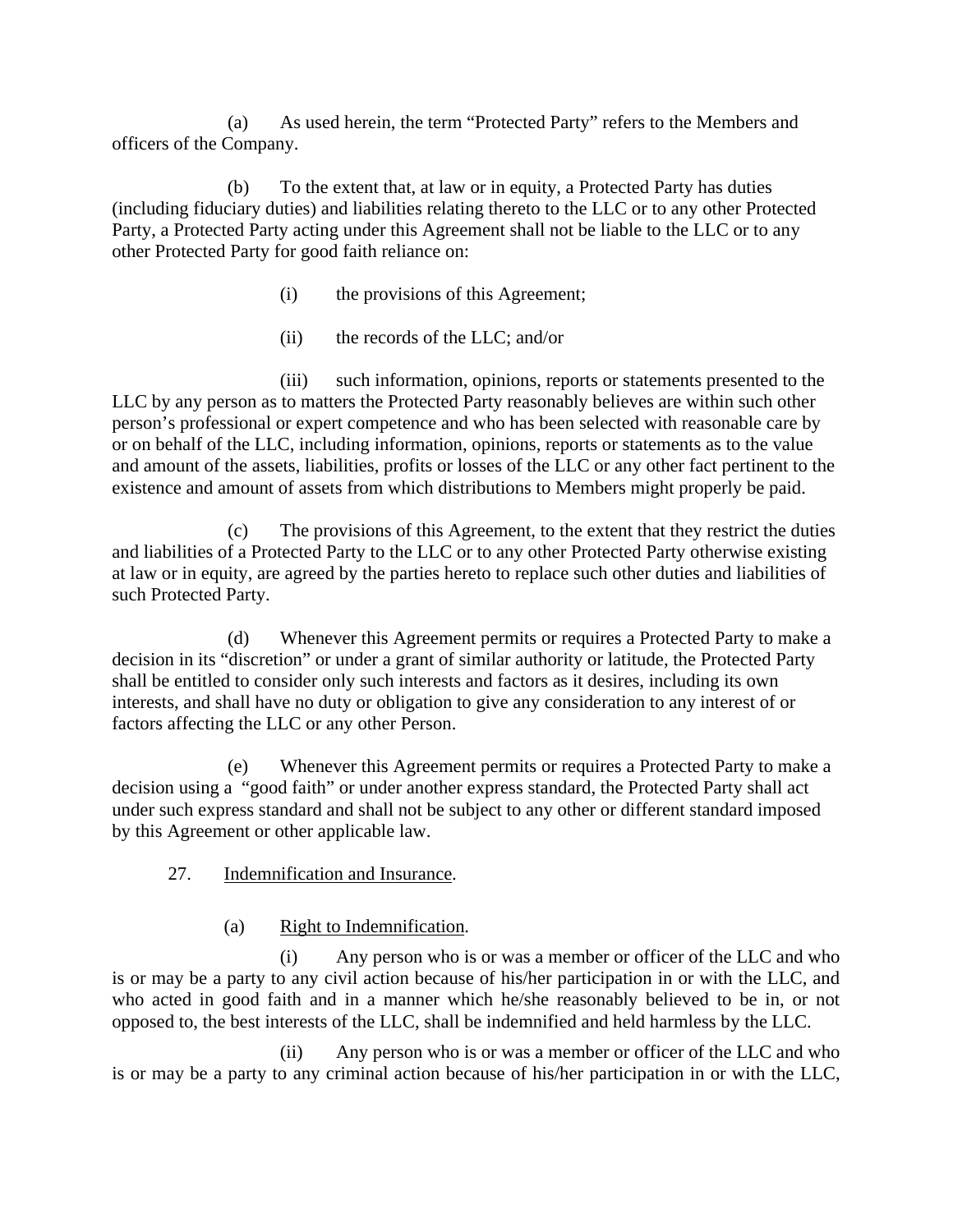and who acted in good faith and had reasonable cause to believe that the act or omission was lawful, shall be indemnified and held harmless by the LLC.

(b) Advancement of Expenses. Expenses (including attorney's fees) incurred by an indemnified person in defending any proceeding shall be paid in advance of the proceeding's final disposition. Should the indemnified member or officer ultimately be determined to not be entitled to indemnification, that member or officer agrees to immediately repay to LLC all funds expended by the LLC on behalf of the member or officer.

(c) Non-Exclusivity of Rights. The right to indemnification and the advancement of expenses conferred in this section shall not be exclusive of any right which any person may have or hereafter acquire under any statute, provision of this Agreement, contract, agreement, vote of Members or otherwise. The Members and officers are expressly authorized to adopt and enter into indemnification agreements for Members, officers and advisory committee members.

(d) Insurance. The Members may cause the LLC to purchase and maintain insurance for the LLC, for its Members and officers, and/or on behalf of any third party or parties whom the members might determine should be entitled to such insurance coverage.

(e) Effect of Amendment. No amendment, repeal or modification of this Article shall adversely affect any rights hereunder with respect to any action or omission occurring prior to the date when such amendment, repeal or modification became effective.

28. Duties of Persons Serving on Advisory Committees; Limitation of Liability; Indemnification. The Members shall have the right to form advisory committees. Persons serving on an advisory committee, whether or not a Member or officer, shall perform their duties in good faith, in a manner they reasonably believe to be in the best interests of the LLC, and with such care as an ordinarily prudent person in a like position would use under similar circumstances. A person serving on an advisory committee shall not have any liability to the LLC or to any Member or officer for any loss or damage sustained by the LLC or any Member or officer unless the loss or damage was the result of fraud, deceit, gross negligence, willful misconduct, or a wrongful taking by such person.

#### **ARTICLE VII MEMBERS INTEREST TERMINATED**

29. Termination of Membership. A Member's interest in the LLC shall cease upon the occurrence of one or more of the following events:

(a) A Member provided notice of withdrawal to the LLC thirty (30) days in advance of the withdrawal date. Withdrawal by a Member is not a breach of this Agreement

(b) A Member assigns all of his/her interest to a third party.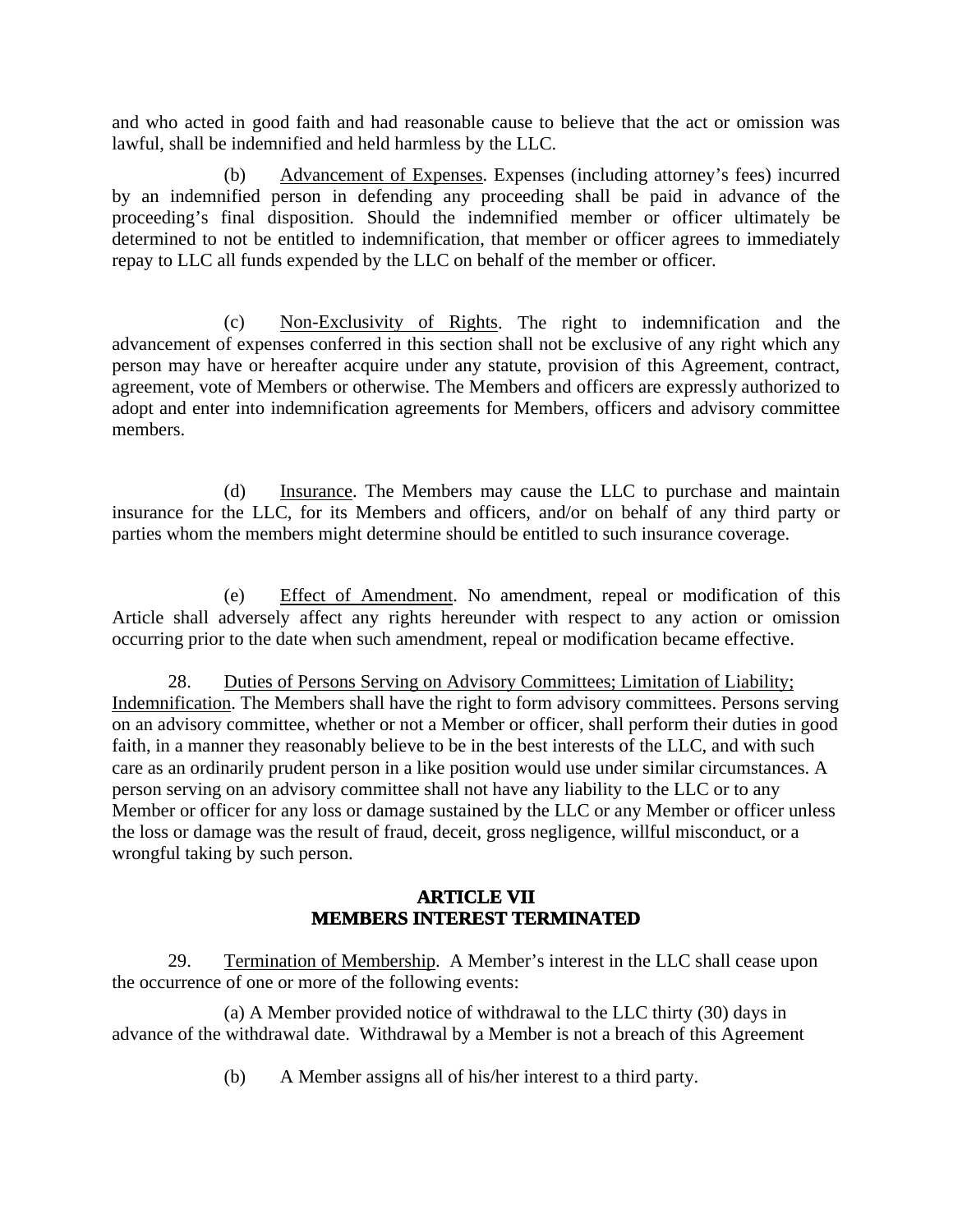(c) A Member dies.

(d) There is an entry of an order by a court of competent jurisdiction adjudicating the Member incompetent to manage his/her person or his/her estate.

(e) In the case of an estate that is a Member, the distribution by the fiduciary of the estate's entire interest in the LLC.

(f) A Member, without the consent of a majority of the Members: (1) makes an assignment for the benefit of creditors; (2) files a voluntary petition in bankruptcy; (3) is adjudicated a bankrupt or insolvent; (4) files a petition or answer seeking for himself any reorganization, arrangement, composition, readjustment, liquidation, dissolution, or similar relief under any statute, law or regulation; (5) files an answer or other pleading admitting or failing to contest the material allegations of a petition filed against him in any proceeding of the nature described in this paragraph; (6) seeks, consents to, or acquiesces in the appointment of a trustee, receiver, or liquidator of the Member or of all or any substantial part of his properties; or (7) if any creditor permitted by law to do so should commence foreclosure or take any other action to seize or sell any Member's interest in the LLC.

(g) If within one hundred twenty (120) days after the commencement of any action against a Member seeking reorganization, arrangement, composition, readjustment, liquidation, dissolution, or similar relief under any statute, law, or regulation, the action has not been dismissed and/or has not been consented to by a majority of the members.

(h) If within ninety (90) days after the appointment, without a member's consent or acquiescence, of a trustee, receiver, or liquidator of the Member or of all or any substantial part of the member's properties, said appointment is not vacated or within ninety (90) days after the expiration of any stay, the appointment is not vacated and/or has not been consented to by a majority of the members.

(i) Any of the events provided in applicable code provisions that are not inconsistent with the dissociation events identified above.

30. Effect of Dissociation. Any dissociated Member shall not be entitled to receive the fair value of his LLC interest solely by virtue of his dissociation. A dissociated Member that still owns an interest in the LLC shall be entitled to continue to receive such profits and losses, to receive such distribution or distributions, and to receive such allocations of income, gain, loss, deduction, credit or similar items to which he would have been entitled if still a Member. For all other purposes, a dissociated Member shall no longer be considered a Member and shall have no rights of a Member.

#### **ARTICLE VIII RESTRICTIONS ON TRANSFERABILITY OF LLC INTEREST; SET PRICE FOR LLC INTEREST**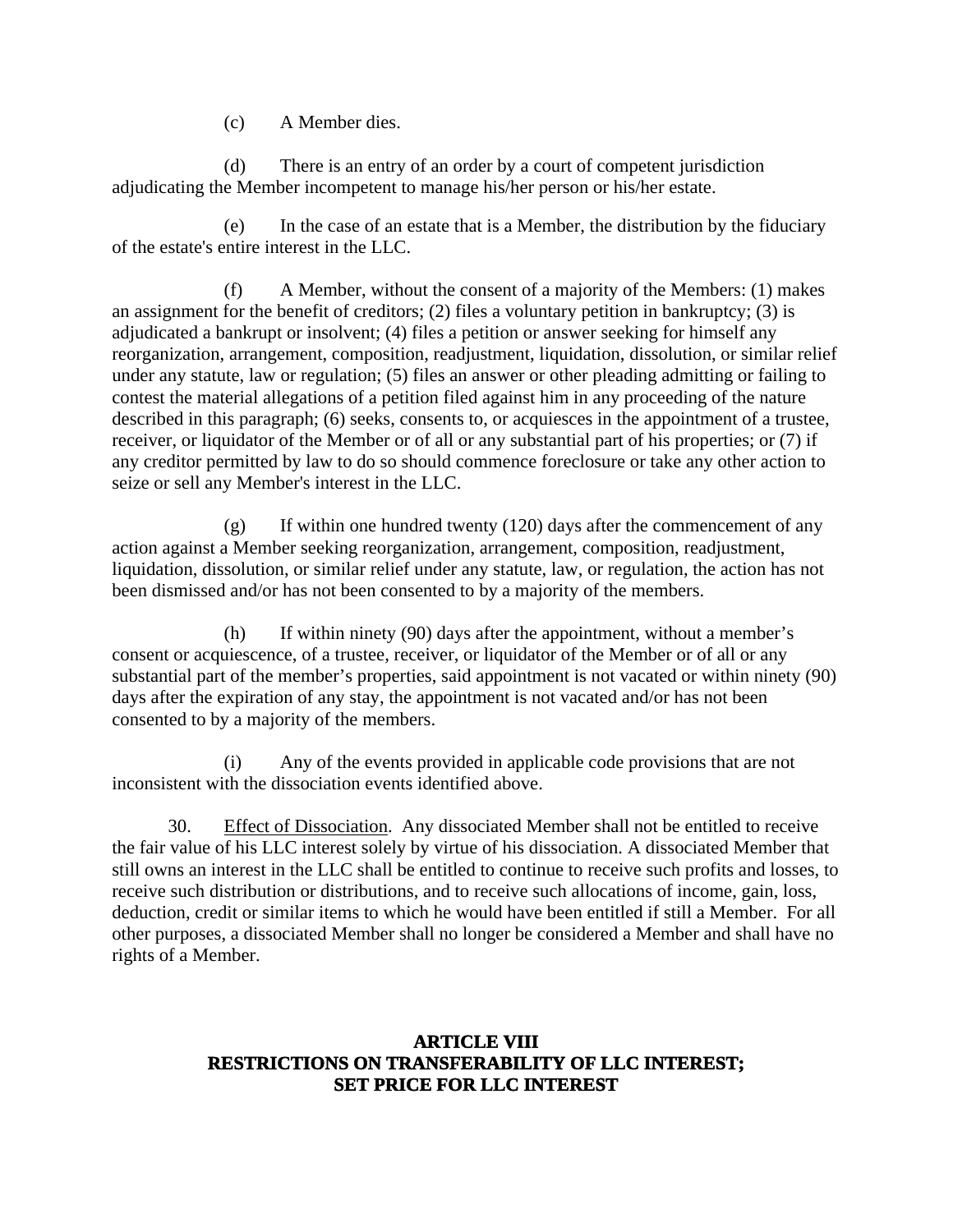31. LLC Interest. The LLC interest is personal property. A Member has no interest in property owned by the LLC.

32. Encumbrance. A Member can encumber his LLC interest by a security interest or other form of collateral only with the consent of a majority of the other Members. Such consent shall only be given if the proceeds of the encumbrance are contributed to the LLC to respond to a cash call of the LLC.

33. Sale of Interest. A Member can sell his LLC interest only as follows:

(a) If a Member desires to sell his/her interest, in whole or in part, he/she shall give written notice to the LLC of his desire to sell all or part of his/her interest and must first offer the interest to the LLC. The LLC shall have the option to buy the offered interest at the then existing Set Price as provided in this Agreement. The LLC shall have thirty (30) days from the receipt of the assigning Member's notice to give the assigning Member written notice of its intention to buy all, some, or none of the offered interest. The decision to buy shall be made by a majority of the other Members. Closing on the sale shall occur within sixty (60) days from the date that the LLC gives written notice of its intention to buy. The purchase price shall be paid in cash at closing unless the total purchase price is in excess of \$\_\_\_\_\_\_\_\_\_\_\_\_\_\_\_ in which event the purchase price shall be paid in twelve (12) equal quarterly installments beginning with the date of closing. The installment amounts shall be computed by applying the following interest factor to the principal amount: interest compounded quarterly at the Quarterly Federal Short-Term Rate existing at closing under the Applicable Federal Rates used for purposes of Internal Revenue Code § 1 274(d), or any successor provision.

(b) To the extent the LLC does not buy the offered interest of the assigning Member, the other Members shall have the option to buy the offered interest at the Set Price on a pro rata basis based on the Members' percentage interests at that time. If Member does not desire to buy up to his/her proportional part, the other Members can buy the remaining interest on the same pro rata basis. Members shall have fifteen (15) days from the date the LLC gives its written notice to the selling Member to give the selling Member notice in writing of their intention to buy all, some, or none of the offered interest. Closing on the sales shall occur within sixty (60) days from the date that the Members give written notice of their intention to buy. The purchase price from each purchasing Member shall be paid in cash at closing.

(c) To the extent the LLC or the Members do not buy the offered interest, the selling Member can then assign the interest to a non-member. The selling Member must close on the assignment within ninety (90) days of the date that he gave notice to the LLC. If he does not close by that time, he must again give the notice and options to the LLC and the LLC Members before he sells the interest.

(d) A non-member purchaser of a member's interest cannot exercise any rights of a Member unless a majority of the non-selling Members consent to him becoming a Member. The non-member purchaser will be entitled, however, to share in such profits and losses, to receive such distributions, and to receive such allocation of income, gain, loss, deduction, credit or similar items to which the selling member would be entitled, to the extent of the interest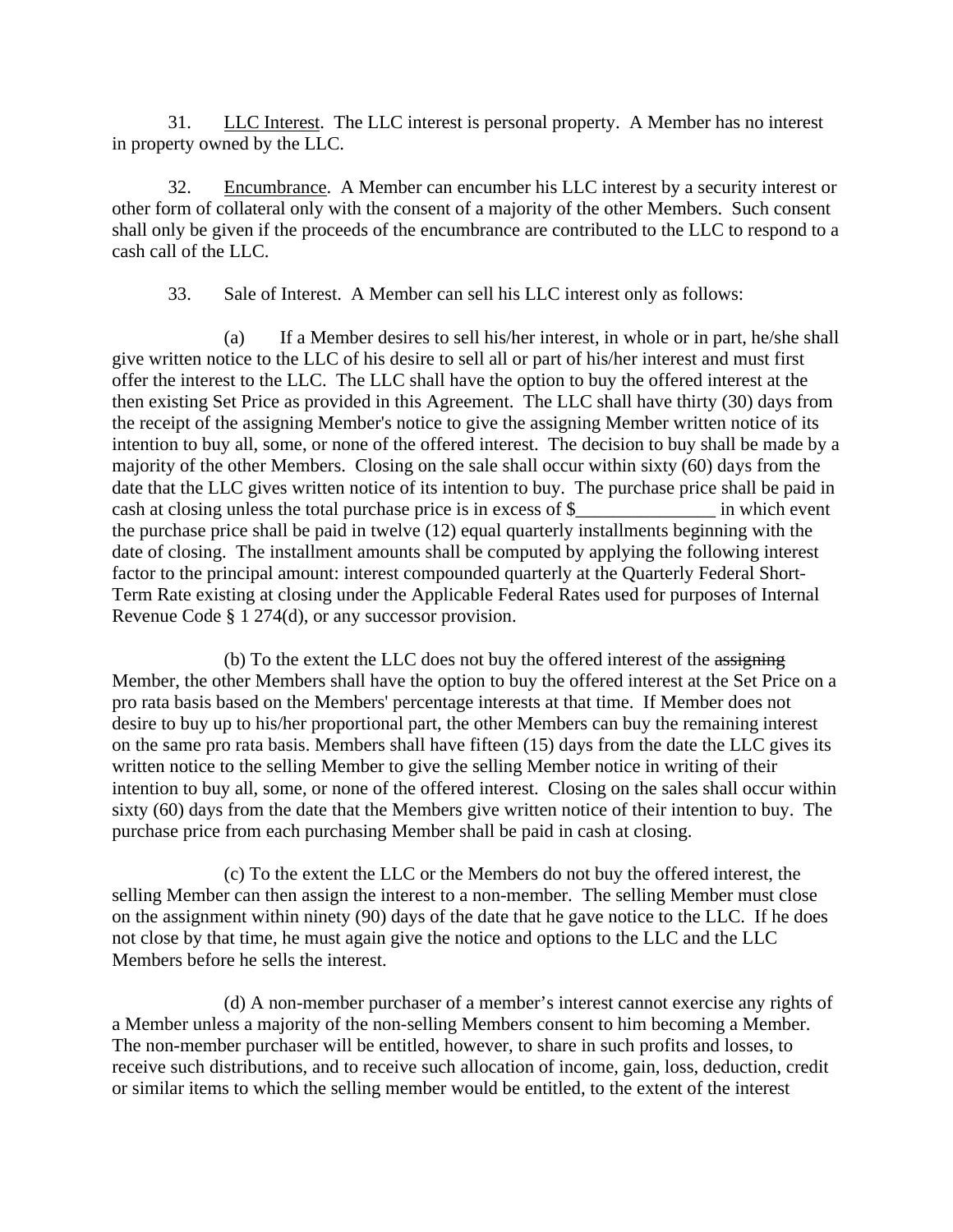assigned, and will be subject to calls for contributions under the terms of this Agreement. The purchaser, by purchasing the selling member's interest, agrees to be subject to all the terms of this Agreement as if he were a Member.

34. Set Price. The Set Price for purposes of this Agreement shall be the price fixed by consent of a majority of the Members. The Set Price shall be memorialized and made a part of the LLC records. The initial Set Price for each Member's interest is the amount of the Member's contribution(s) to the LLC as provided above, as updated in accordance with the terms hereof. Any future changes in the Set Price by the Members shall be based upon net equity in the assets of the LLC (fair market value of the assets less outstanding indebtedness), considering the most recent appraisal obtained by the LLC for its assets, as may be adjusted by the Members in their discretion. The initial Set Price shall be adjusted no later than \_\_\_\_\_\_\_\_\_\_\_\_\_\_\_\_. This basis for determining the Set Price shall remain in effect until changed by consent of a majority of the Members. The Members will consider revising the basis for determining the Set Price at least annually.

#### **ARTICLE IX OBLIGATION TO SELL ON A DISSOCIATION EVENT CONCERNING A MEMBER**

35. Dissociation. Except as otherwise provided, upon the occurrence of a dissociation event with respect to a Member, the LLC and the remaining Members shall have the option to purchase the dissociated Member's interest at the Set Price in the same manner as provided in ARTICLE VIII and as if the dissociated Member had notified the LLC of his desire to sell all of his LLC interest. The date the LLC received the notice as provided in ARTICLE VIII triggering the options shall be deemed to be the date that the LLC receives actual notice of the dissociation event.

#### **ARTICLE X DISSOLUTION**

36. Termination of LLC. The LLC will be dissolved and its affairs must be wound up only upon the written consent of a majority of the Members.

37. Final Distributions. Upon the winding up of the LLC, the assets must be distributed as follows: (a) to the LLC creditors; (b) to Members in satisfaction of liabilities for distributions; and (c) to Members first for the return of their contributions and secondly respecting their LLC interest, in the proportions in which the Members share in profits and losses.

## **ARTICLE XI TAX MATTERS**

38. Capital Accounts. Capital accounts shall be maintained consistent with Internal Revenue Code § 704 and the regulations thereunder.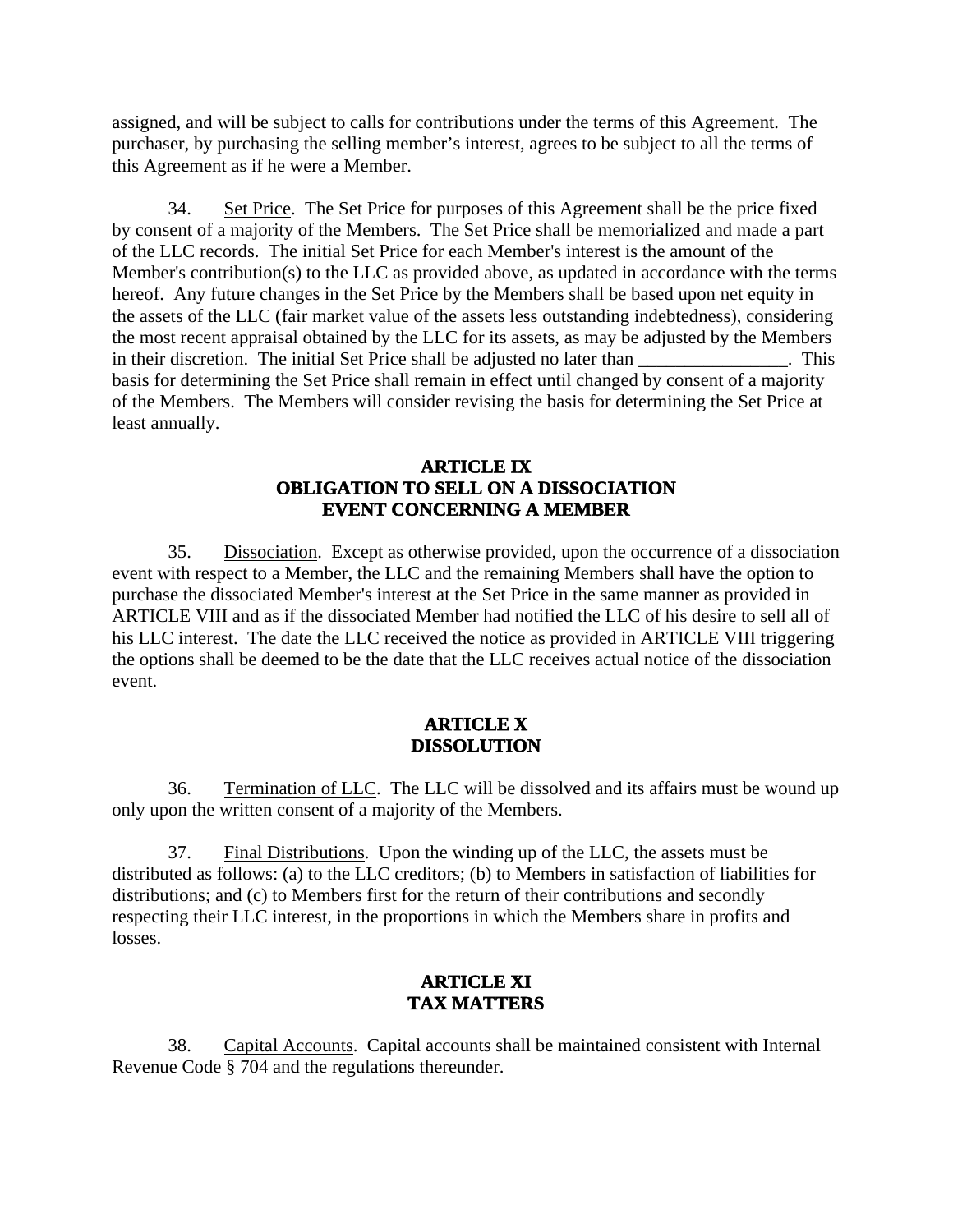39. Tax Matters Partner. The Members hereby designate

\_\_\_\_\_\_\_\_\_\_\_\_\_\_\_\_\_\_\_\_\_\_\_\_\_\_\_\_\_\_\_\_\_\_\_\_\_ as the "tax matters partner" for purposes of representing the LLC before the Internal Revenue Service if necessary.

40. Partnership Election. The Members elect that the LLC be taxed as a partnership and not as an association taxable as a corporation.

# **ARTICLE XII RECORDS AND INFORMATION**

41. Records and Inspection. The LLC shall maintain at its place of business the Articles of Organization, any amendments thereto, this Agreement, and all other LLC records required to be kept by the Act, and the same shall be subject to inspection and copying at the reasonable request, and the expense, of any Member.

42. Obtaining Additional Information. Subject to reasonable standards, each Member may obtain from the LLC from time to time upon reasonable demand for any purpose reasonably related to the Member's interest as a Member in the LLC: (1) information regarding the state of the business and financial condition of the LLC; (2) promptly after becoming available, a copy of the LLC's federal, state, and local income tax returns for each year; and (3) other information regarding the affairs of the LLC as is just and reasonable.

## **ARTICLE XIII MISCELLANEOUS PROVISIONS**

43. Amendment. Except as otherwise provided in this Agreement, any amendment to this Agreement may be proposed by a Member. Unless waived by the Members, the proposing Member shall submit to the Members any such proposed amendment together with an opinion of counsel as to the legality of such amendment and the recommendation of the Member as to its adoption. A proposed amendment shall become effective at such time as it has been approved in writing by a majority of the Members. This Agreement may not be amended nor may any rights hereunder be waived except by an instrument in writing signed by the party sought to be charged with such amendment or waiver, except as otherwise provided in this Agreement.

44. Applicable Law. To the extent permitted by law, this Agreement shall be construed in accordance with and governed by the laws of the State of

\_\_\_\_\_\_\_\_\_\_\_\_\_\_\_\_\_\_\_\_\_\_\_\_.

45. Pronouns, Etc. References to a Member or Manager, including by use of a pronoun, shall be deemed to include masculine, feminine, singular, plural, individuals, partnerships or corporations where applicable.

46. Counterparts. This instrument may be executed in any number of counterparts each of which shall be considered an original.

47. Specific Performance. Each Member agrees with the other Members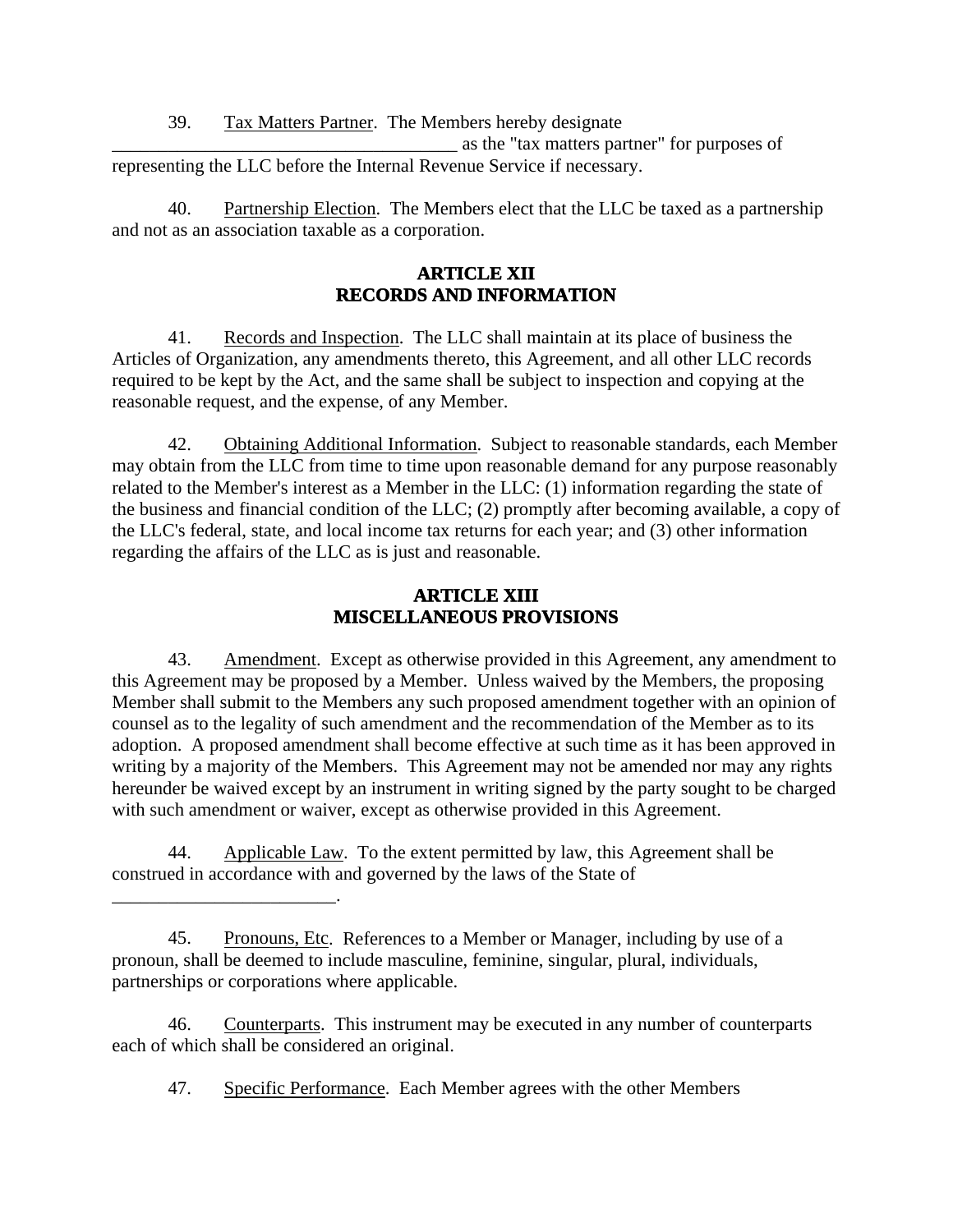that the other Members would be irreparably damaged if any of the provisions of this Agreement are not performed in accordance with their specific terms and that monetary damages would not provide an adequate remedy in such event. Accordingly, it is agreed that, in addition to any other remedy to which the nonbreaching Members may be entitled, at law or in equity, the nonbreaching Members shall be entitled to injunctive relief to prevent breaches of this Agreement and, specifically, to enforce the terms and provisions of this Agreement in any action instituted in any court of the United States or any state thereof having subject matter jurisdiction thereof.

48. Further Action. Each Member, upon the request of the LLC, agrees to perform all further acts and to execute, acknowledge and deliver any documents which may be necessary, appropriate, or desirable to carry out the provisions of this Agreement.

49. Method of Notices. All written notices required or permitted by this Agreement shall be hand delivered or sent by registered or certified mail, postage prepaid, addressed to the LLC at its place of business or to a Member as set forth on the Member's signature page of this Agreement (except that any Member may from time to time give notice changing his address for that purpose), and shall be effective when personally delivered or, if mailed, on the date set forth on the receipt of registered or certified mail.

50. Facsimiles. For purposes of this Agreement, any copy, facsimile, telecommunication or other reliable reproduction of a writing, transmission or signature may be substituted or used in lieu of the original writing, transmission or signature for any and all purposes for which the original writing, transmission or signature could be used, provided that such copy, facsimile telecommunication or other reproduction shall have been confirmed received by the sending Party.

51. Computation of Time. In computing any period of time under this Agreement, the day of the act, event or default from which the designated period of time begins to run shall not be included. The last day of the period so computed shall be included, unless it is a Saturday, Sunday or legal holiday, in which event the period shall run until the end of the next day which is not a Saturday, Sunday or legal holiday.

WHEREFORE, the Parties have executed this Agreement on the dates stated below their signatures on the attached signature page for each individual Party.

NOTICE: EACH MEMBER HEREBY CERTIFIES THAT HE OR SHE HAS RECEIVED A COPY OF THIS OPERATING AGREEMENT AND FORMATION DOCUMENT OF  $\qquad \qquad \qquad \qquad \qquad \text{A}$ GEORGIA LIMITED LIABILITY COMPANY. EACH MEMBER REALIZES THAT AN INVESTMENT IN THIS COMPANY IS SPECULATIVE AND INVOLVES SUBSTANTIAL RISK. EACH MEMBER IS AWARE AND CONSENTS TO THE FACT THAT THE INTERESTS IN THE COMPANY HAVE NOT BEEN REGISTERED UNDER THE SECURITIES ACT OF 1933 OR SECURITIES ACT OF THE STATE OF GEORGIA. EACH MEMBER AGREES TO BE BOUND BY ALL OF THE TERMS AND CONDITIONS OF THIS AGREEMENT AND THE FORMATION CERTIFICATE OR ARTICLES.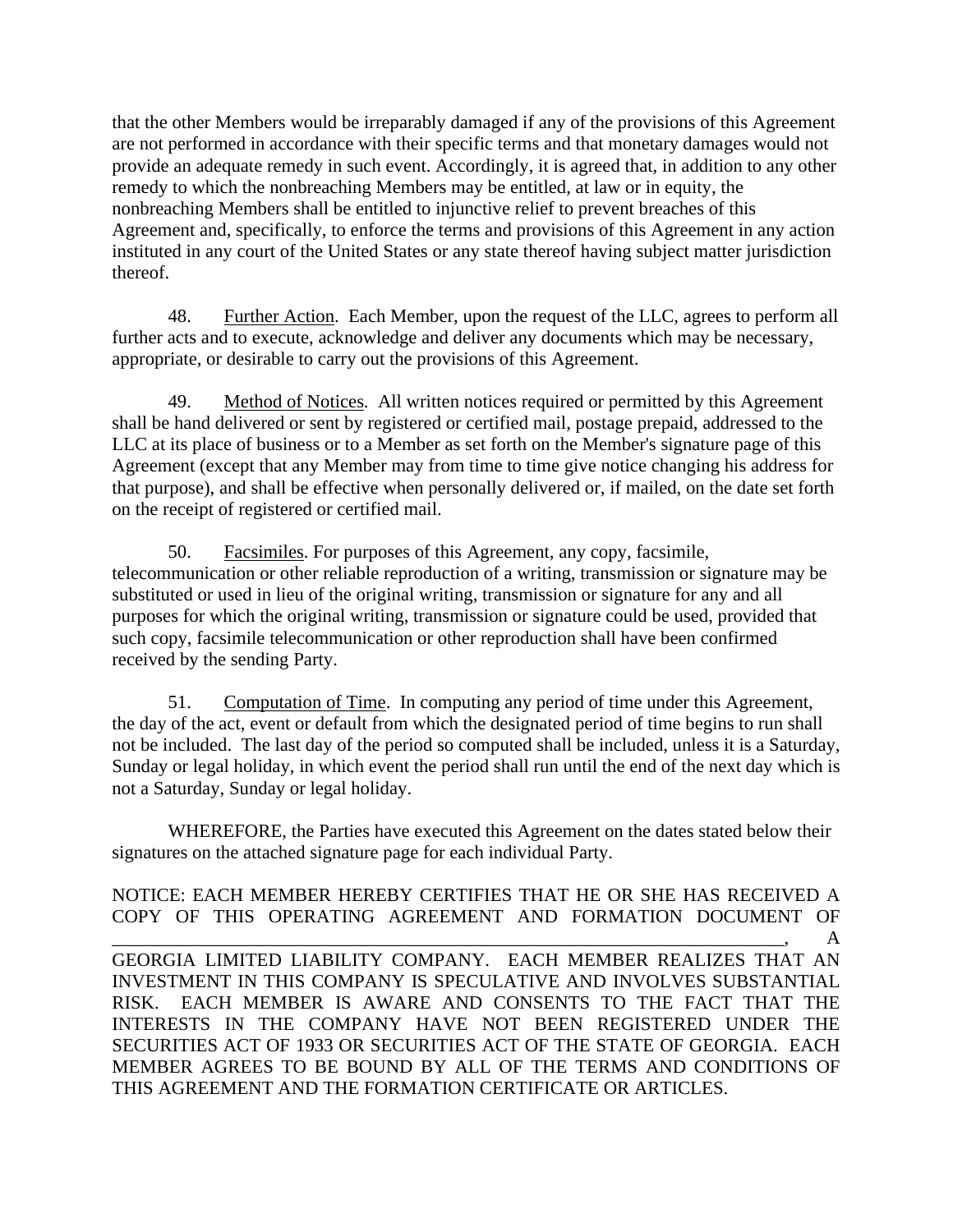Members:

Name Name Name

Name